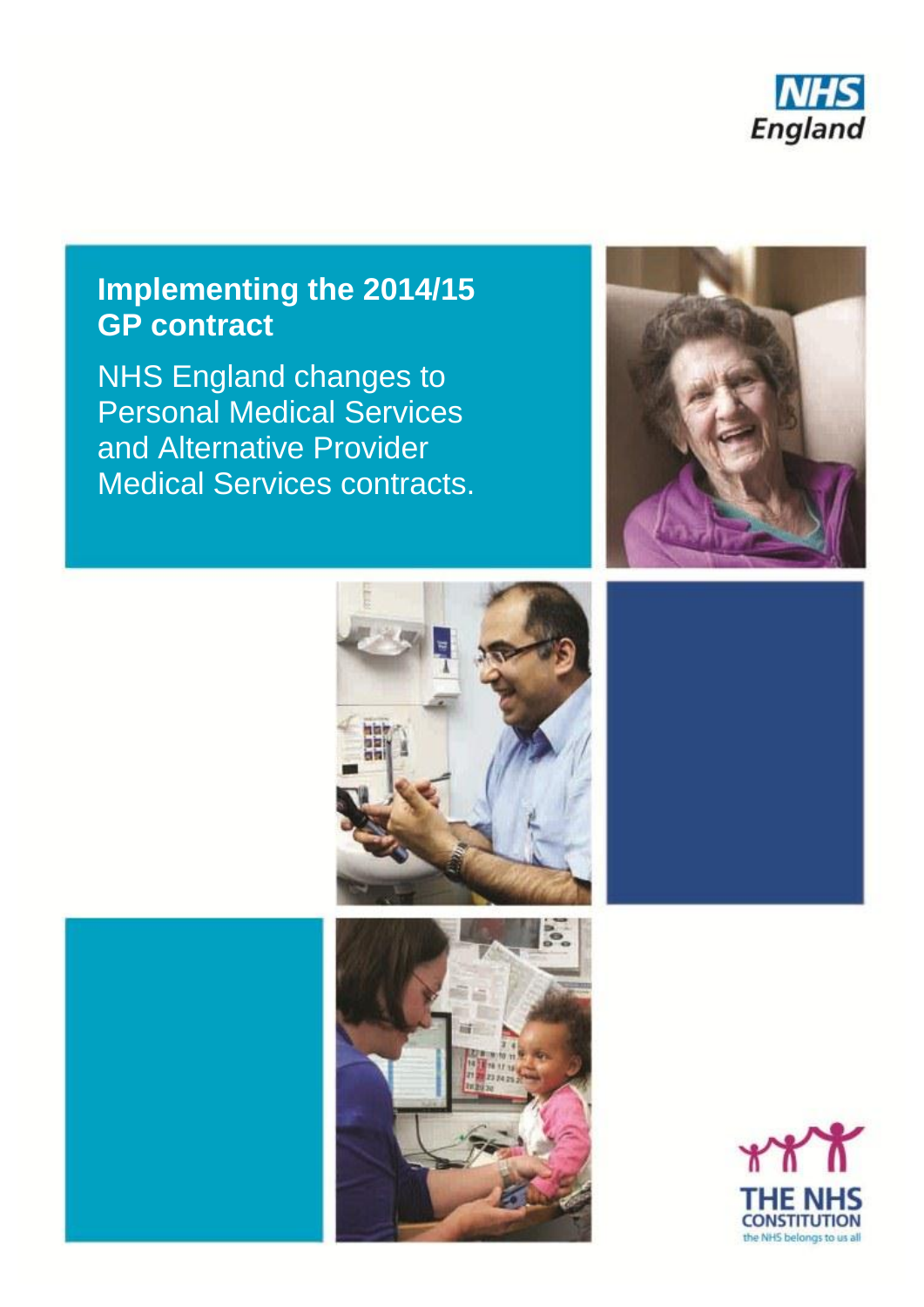# **Implementing the 2014/15 GP contract**

*NHS England changes to Personal Medical Services and Alternative Provider Medical Services contracts*

First published: 28 March

Updated: (only if this is applicable) Prepared by: Commissioning Development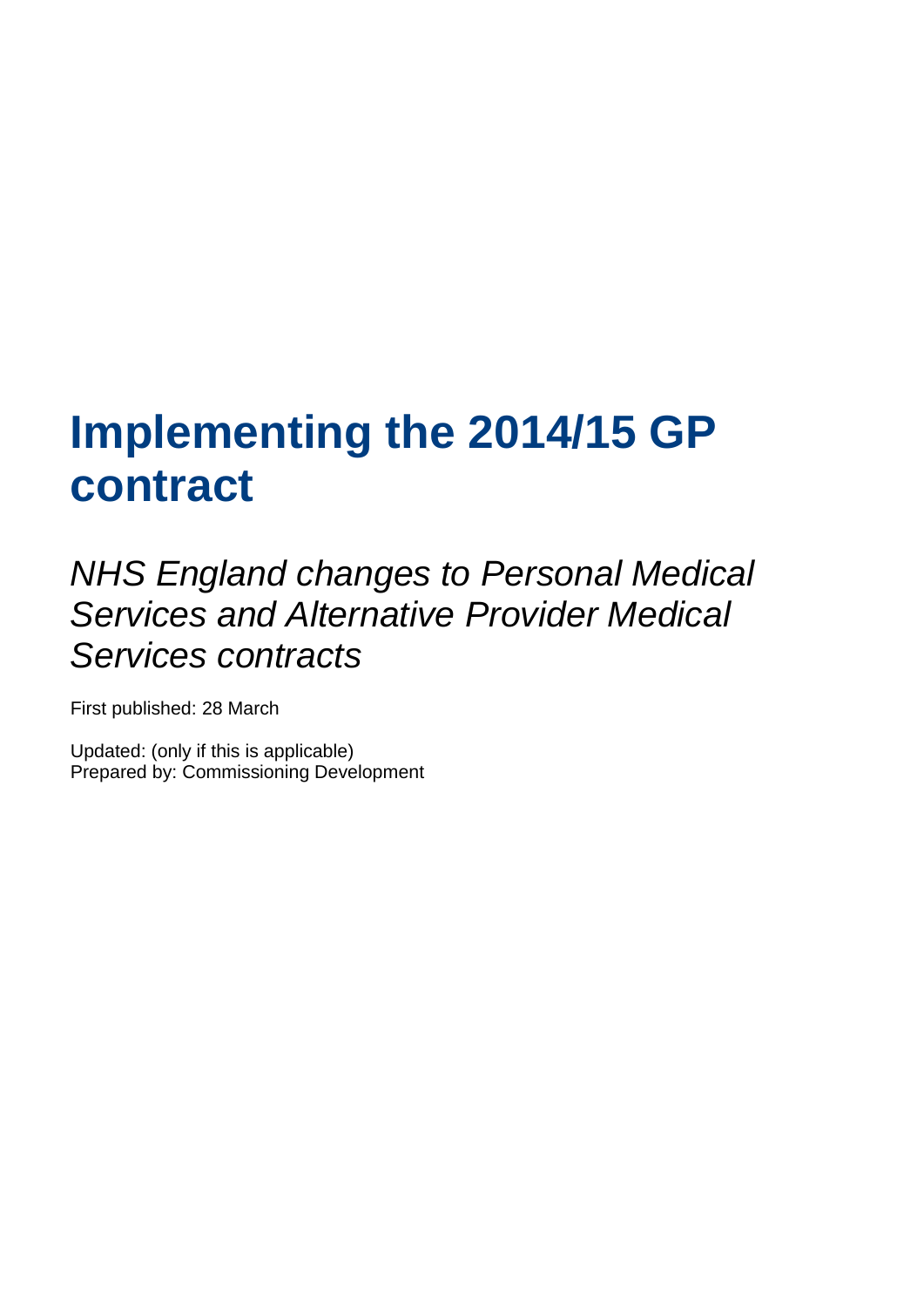# **NHS England INFORMATION READER BOX**

| <b>Directorate</b>                                                                                                                                                                                        |                                                                                                                                                                                                                                                                                         |                                                           |  |  |
|-----------------------------------------------------------------------------------------------------------------------------------------------------------------------------------------------------------|-----------------------------------------------------------------------------------------------------------------------------------------------------------------------------------------------------------------------------------------------------------------------------------------|-----------------------------------------------------------|--|--|
| Medical                                                                                                                                                                                                   | Operations                                                                                                                                                                                                                                                                              | Patients and Information                                  |  |  |
| Nursing                                                                                                                                                                                                   | Policy                                                                                                                                                                                                                                                                                  | <b>Commissioning Development</b>                          |  |  |
| Finance                                                                                                                                                                                                   | Human Resources                                                                                                                                                                                                                                                                         |                                                           |  |  |
| 1320<br><b>Publications Gateway Reference:</b>                                                                                                                                                            |                                                                                                                                                                                                                                                                                         |                                                           |  |  |
| <b>Document Purpose</b>                                                                                                                                                                                   | Guidance                                                                                                                                                                                                                                                                                |                                                           |  |  |
| <b>Document Name</b>                                                                                                                                                                                      | Implementing the 2014/15 GP contract - NHS England changes to<br>Personal Medical Services and Alternative Provider Medical Services<br>contracts.                                                                                                                                      |                                                           |  |  |
| Author                                                                                                                                                                                                    | <b>NHS England</b>                                                                                                                                                                                                                                                                      |                                                           |  |  |
| <b>Publication Date</b>                                                                                                                                                                                   | 28 March 2014                                                                                                                                                                                                                                                                           |                                                           |  |  |
| <b>Target Audience</b>                                                                                                                                                                                    | NHS England Area Directors                                                                                                                                                                                                                                                              |                                                           |  |  |
| <b>Additional Circulation</b>                                                                                                                                                                             |                                                                                                                                                                                                                                                                                         | NHS England Regional Directors, Directors of Finance, GPs |  |  |
| List                                                                                                                                                                                                      |                                                                                                                                                                                                                                                                                         |                                                           |  |  |
| <b>Description</b>                                                                                                                                                                                        | This document sets out the approach to the funding changes that NHS<br>England will apply to Personal Medical Services (PMS) and Alternative<br>Provider Medical Services (APMS) contracts, following the changes<br>agreed to the General Medical Services (GMS) contract for 2014/15. |                                                           |  |  |
| <b>Cross Reference</b>                                                                                                                                                                                    |                                                                                                                                                                                                                                                                                         |                                                           |  |  |
|                                                                                                                                                                                                           |                                                                                                                                                                                                                                                                                         | 2014/15 GMS Contract Changes Gateway Reference 00698      |  |  |
| <b>Superseded Docs</b><br>(if applicable)                                                                                                                                                                 | N/A                                                                                                                                                                                                                                                                                     |                                                           |  |  |
| <b>Action Required</b>                                                                                                                                                                                    |                                                                                                                                                                                                                                                                                         | Area teams to update local PMS and APMS contracts.        |  |  |
| <b>Timing / Deadlines</b><br>(if applicable)                                                                                                                                                              | From 1 April 2014                                                                                                                                                                                                                                                                       |                                                           |  |  |
| <b>Contact Details for</b>                                                                                                                                                                                | <b>Claire Parker</b>                                                                                                                                                                                                                                                                    |                                                           |  |  |
| further information                                                                                                                                                                                       | Commissioning Development - GP Contracts Team                                                                                                                                                                                                                                           |                                                           |  |  |
|                                                                                                                                                                                                           | Room 4E60                                                                                                                                                                                                                                                                               |                                                           |  |  |
|                                                                                                                                                                                                           | Quarry House<br>LS2 7UE                                                                                                                                                                                                                                                                 |                                                           |  |  |
|                                                                                                                                                                                                           | 01138253292                                                                                                                                                                                                                                                                             |                                                           |  |  |
|                                                                                                                                                                                                           |                                                                                                                                                                                                                                                                                         |                                                           |  |  |
| <b>Document Status</b>                                                                                                                                                                                    |                                                                                                                                                                                                                                                                                         |                                                           |  |  |
| This is a controlled document. Whilst this document may be printed, the electronic version posted on<br>the intranet is the controlled copy. Any printed copies of this document are not controlled. As a |                                                                                                                                                                                                                                                                                         |                                                           |  |  |
| controlled document, this document should not be saved onto local or network drives but should                                                                                                            |                                                                                                                                                                                                                                                                                         |                                                           |  |  |
| always be accessed from the intranet                                                                                                                                                                      |                                                                                                                                                                                                                                                                                         |                                                           |  |  |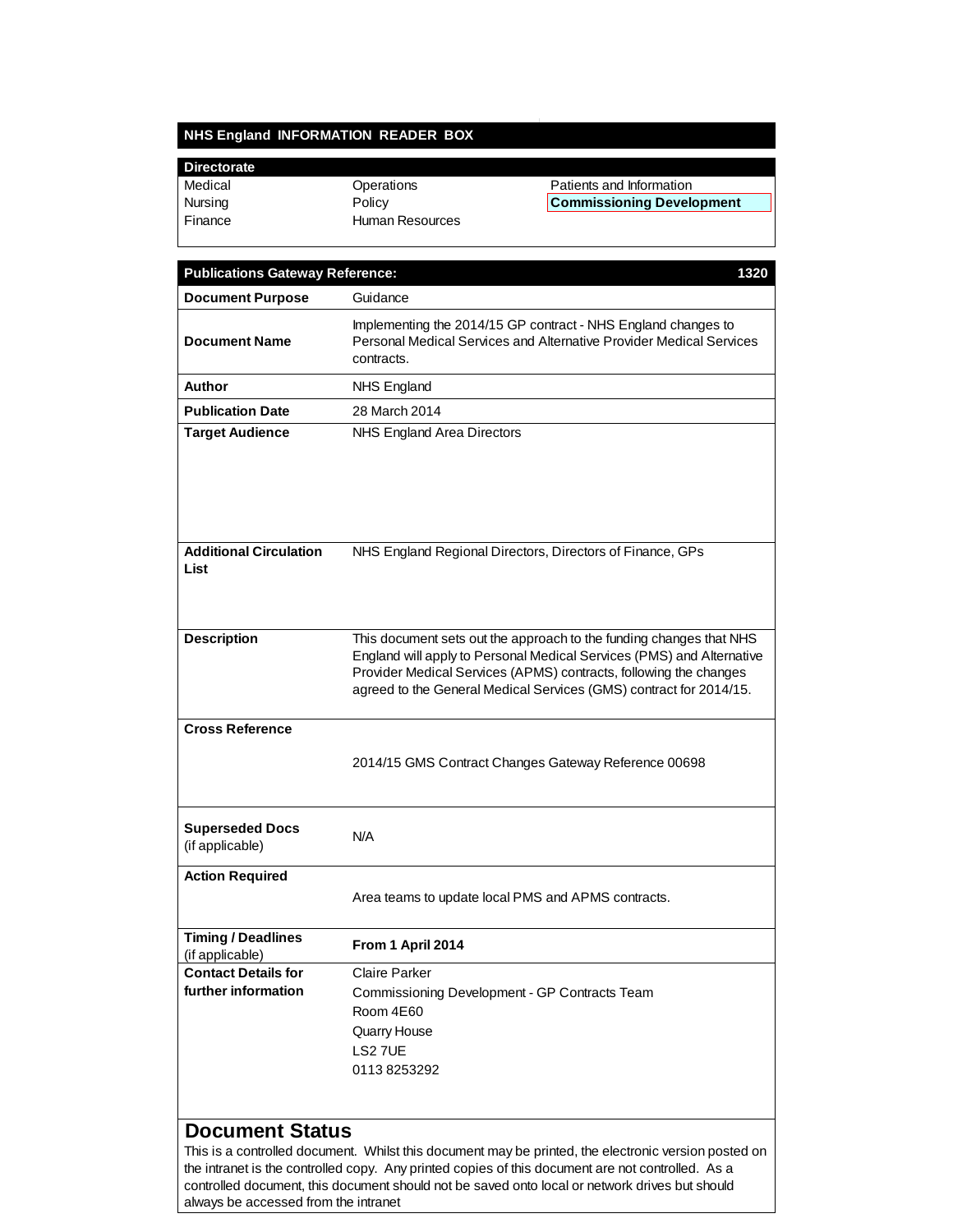## **Introduction**

- 1. NHS England is committed to an equitable and consistent approach to funding the core services expected of all GP practices.
- 2. Following the changes agreed to the General Medical Services (GMS) contract for 2014/15, this document sets out the approach to the funding changes that NHS England will apply to Personal Medical Services (PMS) and Alternative Provider Medical Services (APMS) contracts.
- 3. NHS England area teams will update local PMS and APMS contracts as soon as possible, applying the funding changes identified with effect from 1 April 2014.
- 4. The arrangements set out here are without prejudice to any potential changes to the premium element of PMS or APMS funding as a result of local reviews and renegotiations.

#### **Delivering a common increase to core funding**

#### **Increases to GMS global sum**

- 5. The GMS global sum price per weighted patient is increasing for 2014/15 due to the following factors<sup>1</sup>:
	- a. The phasing out of the Minimum Practice Income Guarantee (MPIG) and reinvestment of this funding into GMS global sum.
	- b. Changes to Enhanced Services (ES) and reinvestment of funding into GMS global sum.
	- c. Retirement of 341 points from the Quality and Outcomes Framework (QOF), with the funding from 238 points reinvested into GMS global sum.
	- d. Inflationary uplift of 0.28 per cent following the Government's decision to implement the recommendation of the Doctors and Dentists Review Body.
- 6. The overall impact will be an increase in the GMS global sum price per weighted patient from £66.25 in 2013/14 to £73.56 in 2014/15.
- 7. A ready [reckoner](http://bma.org.uk/working-for-change/negotiating-for-the-profession/bma-general-practitioners-committee/priorities/mpig/practice-funding-ready-reckoner) has been developed between NHS England and the BMA General Practitioners Committee which GMS practices can use to estimate the change in their income as a result of the contractual changes.

#### **Increase to PMS and APMS contracts**

l

<sup>&</sup>lt;sup>1</sup> Subject to Directions amending the GMS Statement of Financial Entitlements.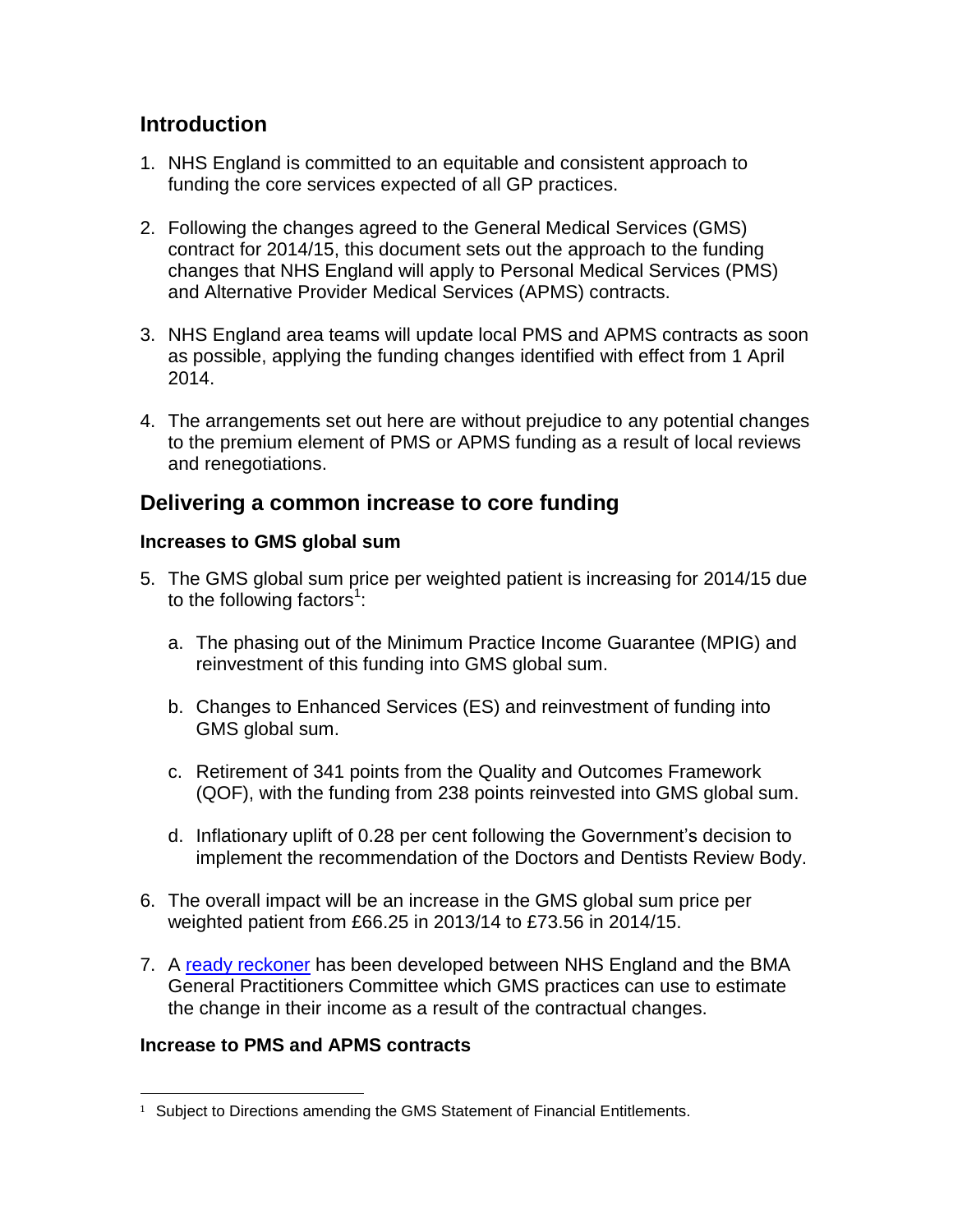8. To deliver an equitable and consistent approach to uplifting PMS and APMS contracts NHS England has decided to apply, for those GMS changes that also impact on these arrangements, increases that are equivalent to the value of the increases in the GMS price per weighted patient.

|                                      | <b>GMS</b>  | <b>PMS</b>                       | <b>APMS</b> |
|--------------------------------------|-------------|----------------------------------|-------------|
|                                      | £/weighted  | £/weighted                       | £/weighted  |
|                                      | patient     | patient                          | patient     |
| <b>MPIG</b> reinvestment             | A<br>E0.551 |                                  |             |
| <b>ES</b> reinvestment               | B           | b                                | b           |
|                                      | E1.35]      | E1.35]                           | [£1.35]     |
| <b>QOF reinvestment</b>              | C           | C                                | С           |
|                                      | [£5.15]     | [£5.15]                          | [£5.15]     |
| Less: PMS QOF deduction              |             | <u>(x)</u><br>E2.22 <sup>2</sup> |             |
| Balance of QOF<br>reinvestment (c-x) |             | U<br>[£2.93]                     |             |
| Inflation uplift                     | E           | e                                | e           |
|                                      | [£0.27]     | [£0.27]                          | [£0.27]     |
| <b>Total uplift</b>                  | $A+B+C+E$   | b+d+e                            | b+c+e       |
|                                      | E7.321      | E4.551                           | [£6.77]     |

9. In summary, GP practices will receive increases in core funding as set out in the table below.

- 10.NHS England area teams will apply the tariff(s) identified in the table above to calculate the increases due to individual PMS and APMS practices. To calculate the increase due will require the appropriate tariff(s) to be multiplied by the weighted list size of the practice (or raw list if the local contractual agreement requires). Where the associated ES and QOF funding is already included in PMS and APMS practices' core funding (e.g. PMS baseline funding), then those elements of the uplift should not be applied.
- 11.MPIG reinvestment (A) is a redistribution of existing GMS funds. The resulting increase in GMS global sum price per weighted patient does not therefore need to be reflected in any increase to PMS baseline funding or equivalent funding to APMS practices.
- 12.ES reinvestment (B) includes:

 $\overline{\phantom{a}}$ 

a. the GMS weighted patient share of the Improving Patient Online Access Scheme (£24m) and Remote Care Monitoring Scheme (£12m) that cease

 $2$  PMS QOF deduction value is calculated as PMS QOF deduction of £13,050 divided by the average registered list size from when the QOF was introduced in 2004, of 5,891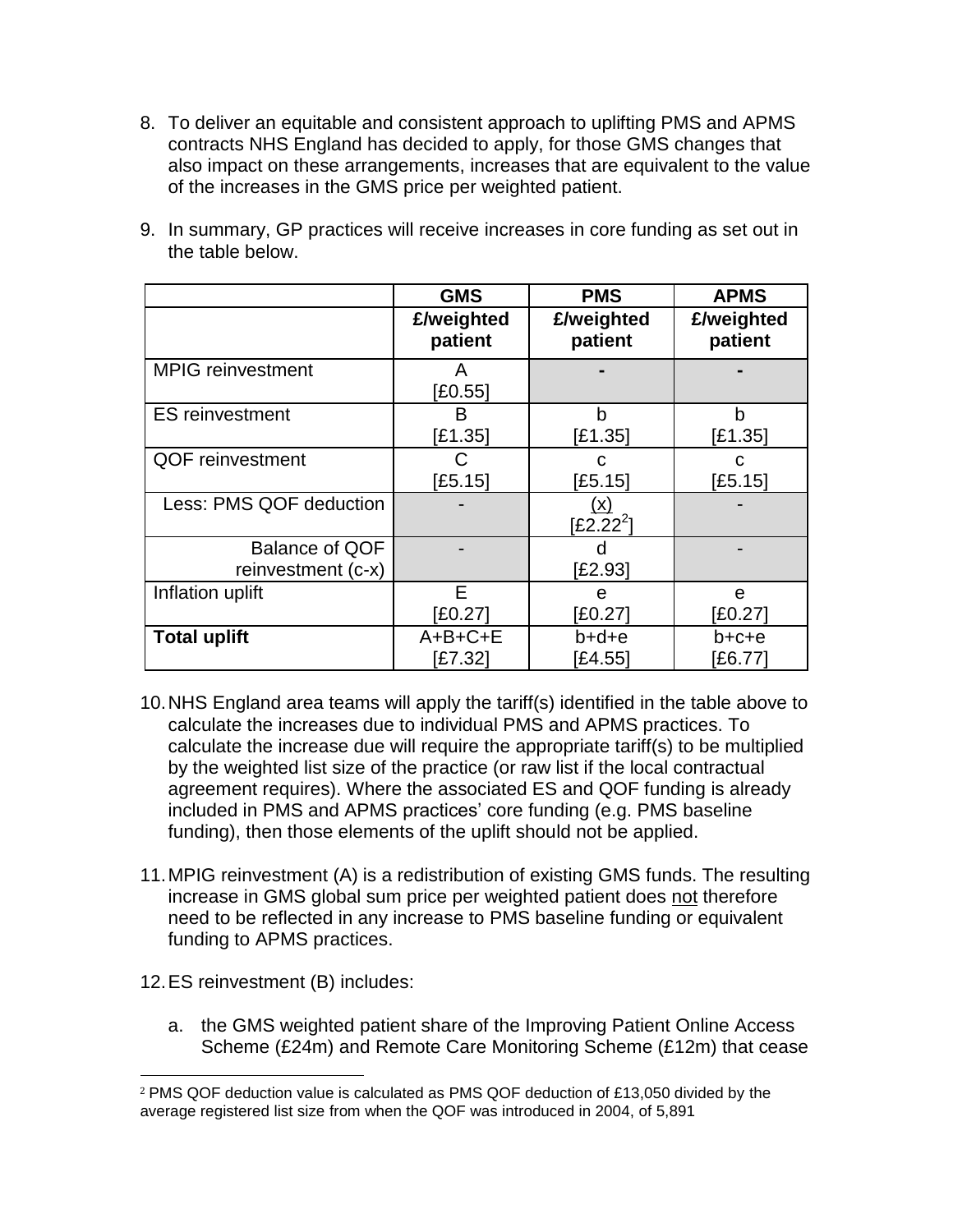on 31 March 2014; and,

b. funding being released from the Patient Participation Scheme (£40m) which continues but reduced in value.

This reinvestment supports the additional workload associated with new contractual responsibilities (e.g. patient online access, Friends and Family test). As PMS and APMS practices also provide the relevant enhanced services and will be subject to the same contractual requirements, the increase will also apply (using the tariff identified (b) in the table above).

- 13.QOF reinvestment (C) arises from the GMS contract agreement retiring 341 points from the QOF and reinvesting 238 points (based on 2012/13 achievement levels) in GMS global sum. All GMS practices will therefore see a rise in the global sum price per weighted patient, reflecting the reinvested funds. The remaining points are reinvested in existing or new enhanced services. The reduction in national QOF funding will therefore impact on PMS and APMS practices participating in the QOF and following the principle of reinvestment in core funding means an equivalent uplift should apply.
- 14.To calculate an equivalent uplift for PMS practices, account must first be taken of the PMS Points Deduction<sup>3</sup>. As the funding to be reinvested from QOF significantly outweighs the value of PMS Points Deduction, this long standing adjustment can be removed from the QOF from 2014/15 onwards. This will simplify the financial management of QOF for PMS practices and will enable a more direct comparison of QOF expenditure across practices in the future. The national QOF funding to be reinvested in PMS is the balance after the PMS Points Deduction. The increase that area teams will need to apply to PMS practices is therefore the tariff (d) identified in the table above.
- 15.Where the PMS baseline of a PMS practice has already been adjusted to reflect the PMS Points Deduction i.e. the practice has a zero value for the PMS Points Deduction from QOF achievement, the full value of the QOF reinvestment (figure c in the above table) should be applied. These should be exceptional cases given the data collection exercise highlighted only 152 PMS practices with a zero value for the PMS Points Deduction.
- 16.For APMS practices participating in the QOF, area teams will need to calculate the increase due on an equivalent basis to the GMS price per weighted patient. The full value of the QOF reinvestment should be applied (again, figure c in the above table).

 3 This deduction is approximately 100 QOF points which is equivalent to a deduction of £13,050 for a practice with a patient list size of 5,891. This adjustment is applied because many PMS practices already received this funding in their baselines when the QOF was introduced in 2004 (funding covering Chronic Disease Management, Sustained Quality Allowance and half of monies paid for Cervical Cytology Screening) and therefore avoids double payment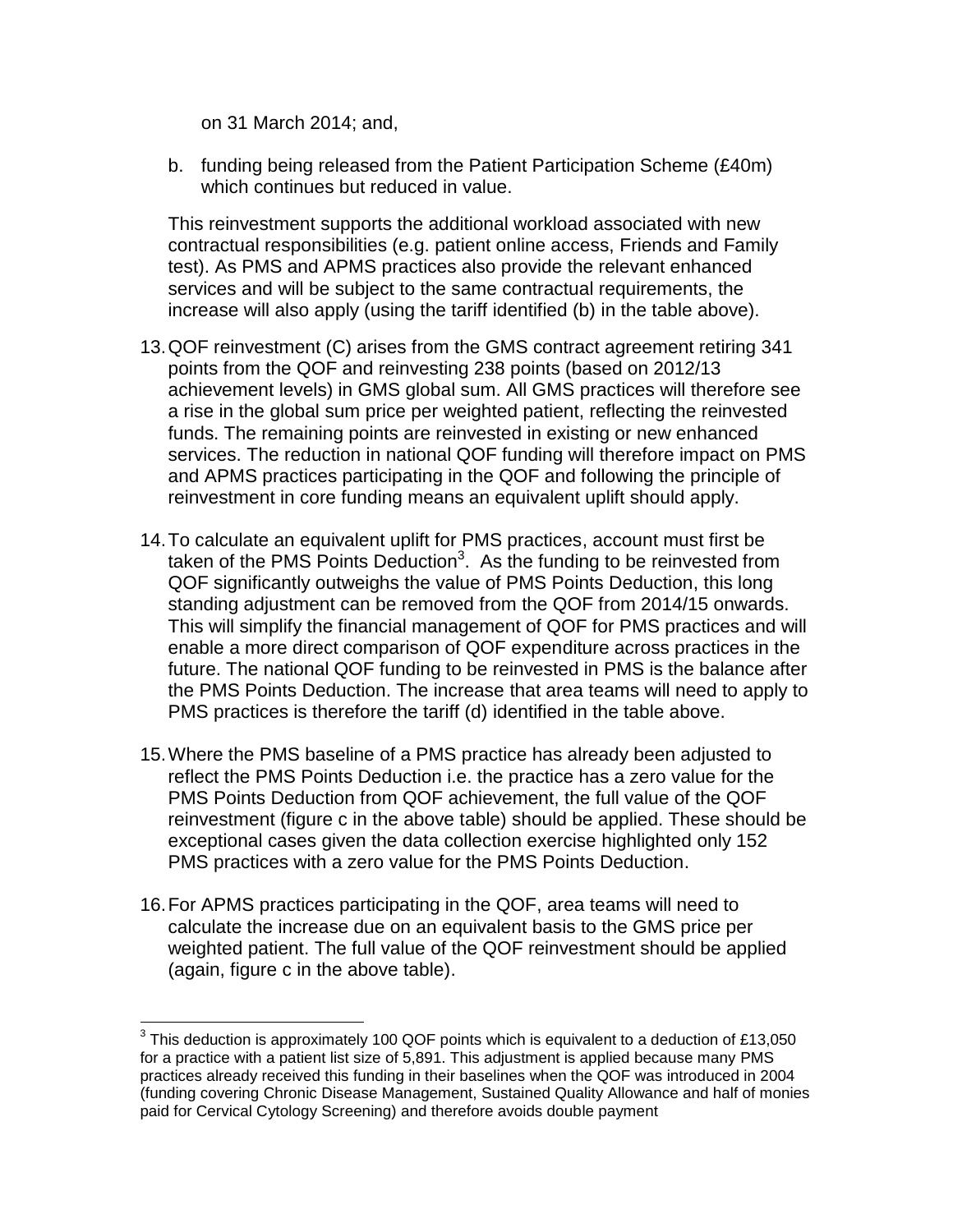17.Inflationary uplift (E) is GMS price increase per weighted patient resulting from the Government's decision to implement the Doctors and Dentists Review Body (DDRB) recommended uplift of 0.28 per cent. NHS England area teams will apply the equivalent uplift to PMS and APMS practices: tariff (e) in the table above.

#### **Out of Hours (OOH) 'opt out' deduction**

- 18.Under the 2014/15 GMS contract agreement, where QOF and enhanced service funds are reinvested in GMS global sum, this will be done without any OOH deduction.
- 19.NHS England will achieve this by reducing the percentage value of the OOH deduction for opted-out GMS practices from 6 per cent to 5.46 per cent. This reduces the OOH deduction to a level that discounts the reinvestment of this funding.
- 20.Where no OOH deduction is made in PMS or APMS contracts (i.e. OOH opt out never featured in the contract or was permanently removed) no further action is required. Where there is an agreed deduction, this should be consistent with the revised GMS OOH deduction.
- 21.The cash value of the GMS OOH deduction per weighted patient for 2014/15 is £4.02. This is determined by applying the OOH deduction to the GMS global sum price per weighted patient (5.46 per cent x £73.56). NHS England area teams will apply the OOH deduction of £4.02 per weighted patient to the weighted list size (unless contractual agreement provides for raw list size) of the PMS or APMS practice to calculate the value of the opt out deduction.

## **Other funding changes**

- 22.The following funding changes will apply in 2014/15 to the existing enhanced services offered to PMS and APMS practices in line with the GMS agreement:
	- a. Patient participation funding reduced to £0.36 per registered patient for achievement.
	- b. Learning disabilities funding increased to £116 per health check (increase due to reinvestment of 3 points reinvested from QOF).
	- c. Influenza and pneumococcal immunisation– a new national price of £7.64 per dose is being introduced through a revised enhanced service specification.
- 23.The item-of-service fees in the GMS Statement of Financial Entitlements (SFE) for shingles and rotavirus vaccination are increasing from £7.63 to £7.64. Two new item-of-service fees are also being introduced: MMR (aged